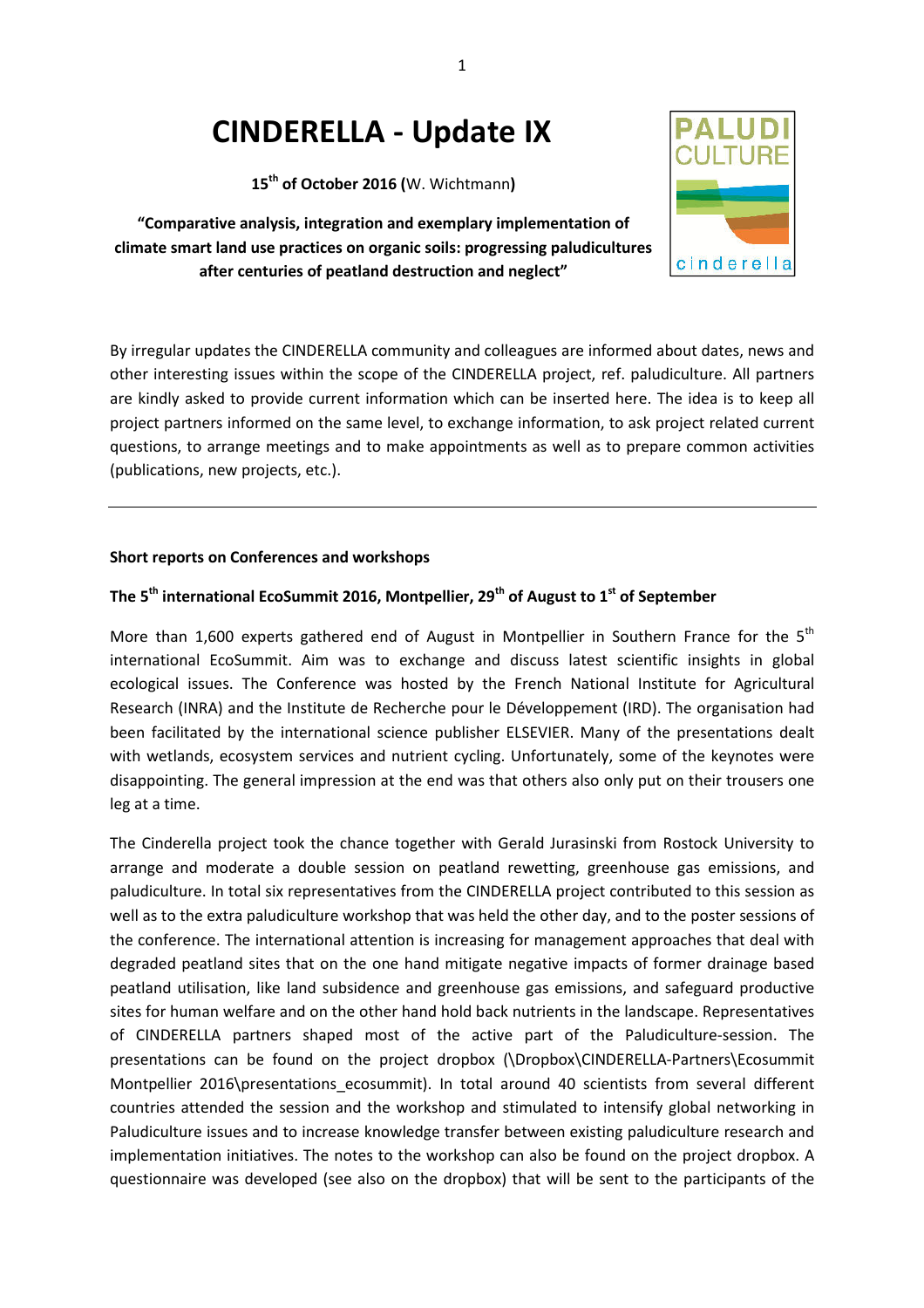workshop and could be a first step for an international network on paludiculture. Please make proposals for optimization!



Figure: During the round table workshop on paludiculture 31.8.2016 in Montpellier (L. Lamers)

Several excursions were offered. One of them led into the Greater Carmargue – the delta area of the river Rhone and one of the greatest western European wetlands, about 100 km east to Montpellier. It turned out that most of the delta area nowadays shows an artificial hydrology as the branches of the river Rhone are channelized between dikes. The Carmargue is dominated by irrigation based agriculture and only some small areas are artificially irrigated by pumping and flooding for 1-2 months a year to keep their "wetland character".



Figure: Left: A "pond" dominated by a *Bolboschoenus maritima* reed, grazed and totally dried out Right: *Salicornia* dominated "wetland" (Tour du Valat; W. Wichtmann)

In total the EcoSummit was a good chance for an intermediate Cinderella project meeting and gave opportunities for exchanging on recent project activities.

### **Ecohydrology Demonstration Sites**

Sabine Wichmann calls attention to a Keynote-talk in Montpellier which presented "Ecohydrology Demonstration Sites" from the "International Hydrological Programme" of the UNESCO. It would be great, if concrete examples for Paludiculture-would be proposed by all CINDERELLA project partners to get some international or at least global awareness by support of UNESCO. Here are links to their homepage about minimum criteria for the establishment of new ecohydrology demonstration sites (http://ecohydrology-ihp.org/demosites/candidate/info/) and a description on application procedures: http://ecohydrology-ihp.org/demosites/candidate/form?approved=true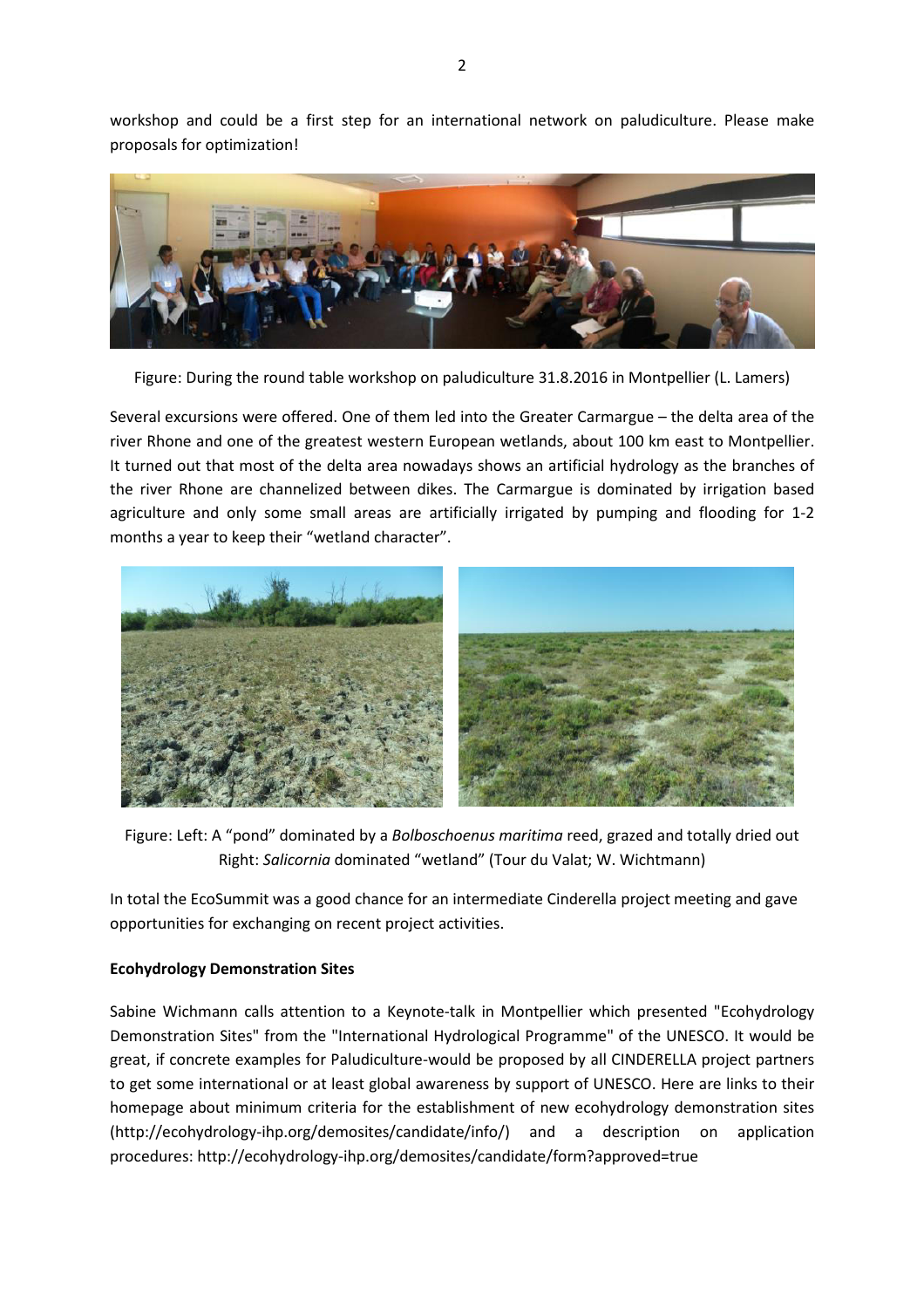## **Conference on "Problems of rationale utilization of natural resources and sustainable development of Polesie region"**, Minsk, 14<sup>th</sup> -17<sup>th</sup> of September 2016 (Annett Thiele)

The international conference 'Problems of rationale utilization of natural resources and sustainable development of Polesie region' has been held in Minsk, Belarus from the  $14^{\text{th}}$  -17<sup>th</sup> of September 2016. Around 300 participants from at least five countries (Russia, Belarus, Poland, Ukraine, Germany) discussed the current problems of drained peatland utilization and possible ways of sustainable use of drained and rewetted peatlands. The Russian colleagues form Tver University presented recent results of trials for reed establishment on rewetted peatlands in Tver Oblast. Colleagues from the international Saharov state ecological institute Minsk handed in an abstract on Paludiculture in Grodno region, presenting the results of the EU AID project "Wetland Energy" on reed cutting and pellet production from peatland biomass.

One of the excursions headed to the 'Polesie experimental station of meliorative landuse and grassland cultures' presenting the long term peat loss rates from the year of reclamation and latest results on the preservation of shallow peat layers used in the German Sanddeckkultur. Besides Paludiculture, the Sanddeckkultur is propagated to be a peat conserving land use system. A four-year experiment showed that the remaining peat of about 30 cm seems not to have lost any carbon while being covered with sand and grassland. Follow up studies on GHG emissions and carbon fluxes in water and soil would be highly appreciated by the colleagues from the Institute for Nature Use of the National Academy of Sciences Minsk.



Figures: Prof. N.N. Bambalov showing peat loss in a Polesie fen drained in 1961 (steel gauge marks the original soil surface; left). Analysing the profile of Sanddeckkultur experiment from 2012 (right, photos Annett Thiele).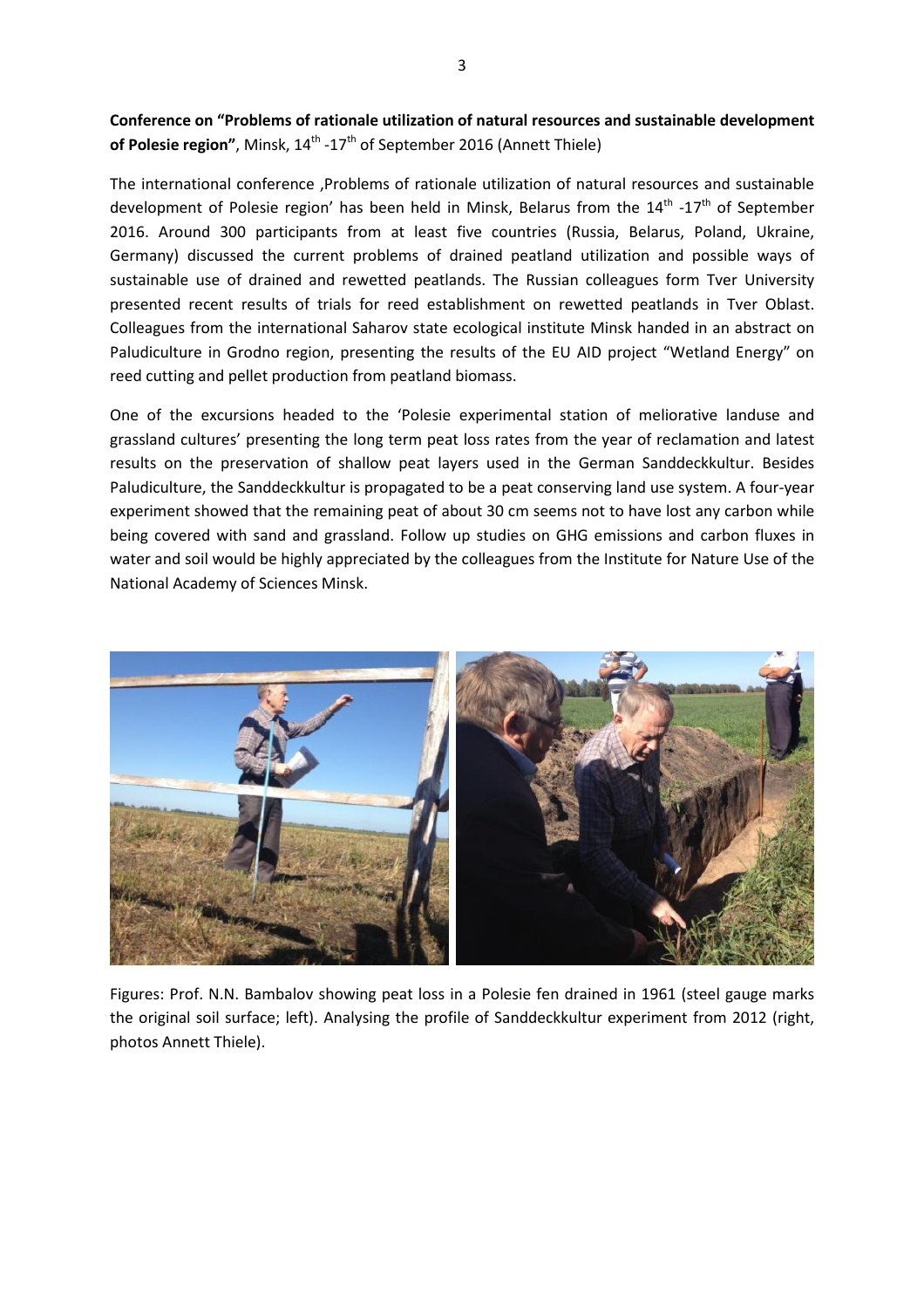

Figure: Sanddeckkultur: A shallow peat layer covered by sandy soil. It seems that the organic material remained without structural C losses according to the investigations results (Annett Thiele)

# **IPS conference, 15th – 19th of August 2016, Sarawak, Malaysia** (Susanne Abel)

The 15<sup>th</sup> International Peat Congress took place from August 15<sup>th</sup> to 19<sup>th</sup> in Kuching, Malaysia, organised by the International Peatland Society (IPS). Impressive, because it was the largest such congress ever and the first one organised outside Europe or North-America. Impressive also by the way the local organisers managed to abuse the international arena for crude, primitive, but locally effective propaganda (see more in the Bulletins of the International Mire Conservation Group, August and September 2016: http://www.imcg.net/pages/publications/bulletin.php).

# **IMCG field Symposium in Malaysia and Brunei 19th to 28th of August 2016**

The IMCG field symposium organized by the Global Environmental Centre started right after the IPC for a 10 day excursion through Malaysia (Sarawak, Sabah and Peninsula Malysia) and Brunei. 30 peatland enthusiasts from different countries joined the trip. See also further in the IMCG-Bulletins.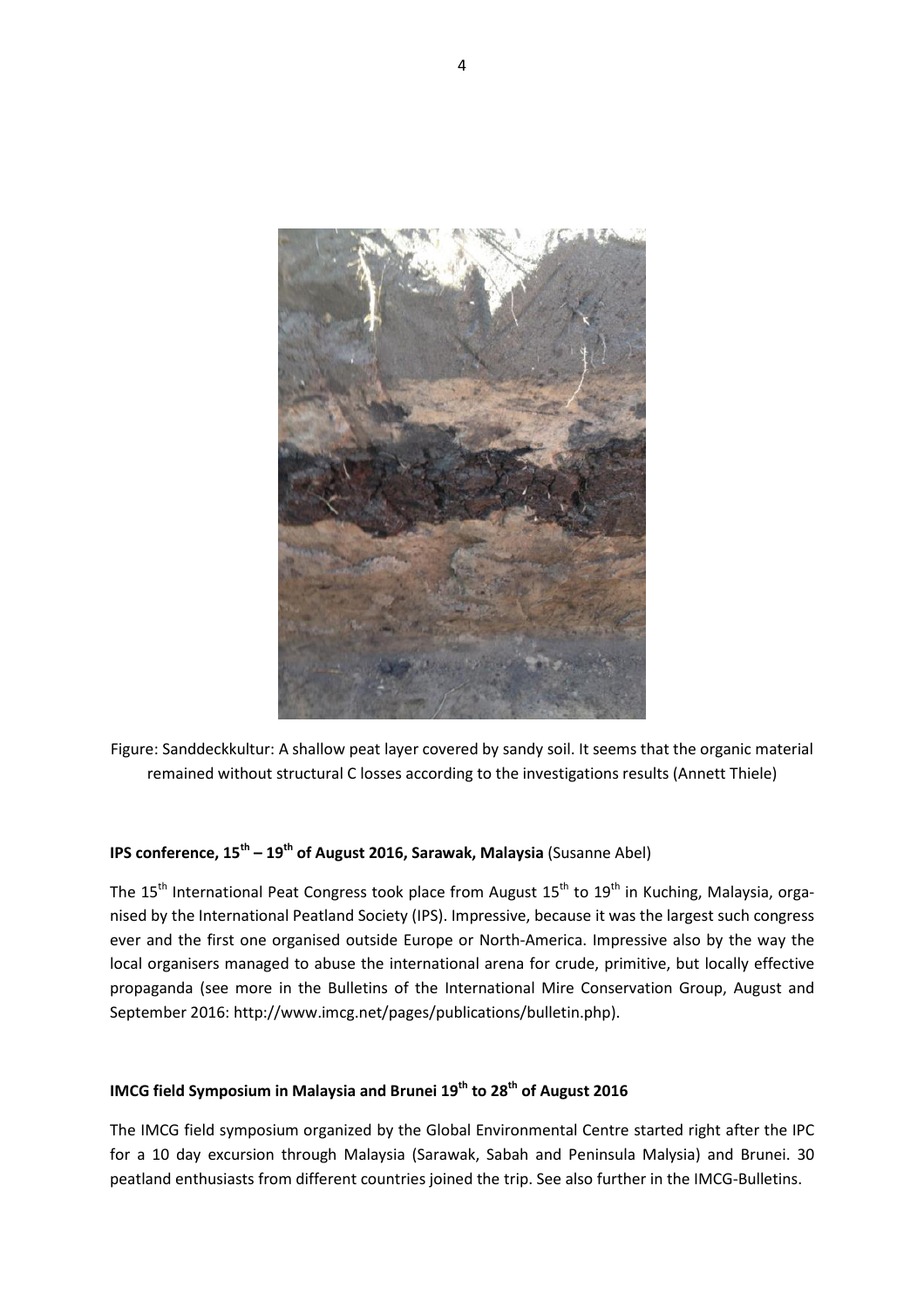## **International workshop on "Restoration of peatlands in Russia: project outcomes and cooperation perspectives" held on September 27th -28th in Vladimir and Meshera National Park** (Jan Peters)

The international workshop in Vladimir (Russia), organized by Wetlands International together with Michael Succow Foundation and Greifswald University, both partner in the Greifswald Mire Centre, gave insights into peatland management, conservation, and restoration in Russia and worldwide. Participants were made aware of outcomes of the Russian-German cooperation project "Restoring peatlands in Russia – for fire prevention and climate change mitigation" that were obtained in 2012– 2016 and then discussed follow-up priorities of peatland restoration, conservation, and wise use activities that facilitate mitigation of and adaptation to climate change.

The 110 participants came from 14 administrative regions of Russia and 6 foreign countries. They represented executive authorities of various level, federal specially protected natural areas, scientific community and educational institutions, private sector, and non-governmental non-profit organizations.

The project has introduced innovative technologies for ecological rewetting of disturbed peatlands that increasingly become more popular in Russia. In the course of Project implementation, model rewetting activities were carried out on an area of over 30,000 ha in the Moscow, Vladimir, Nizhny Novgorod, and Tver provinces. Monitoring activities and assessments of rewetting effectiveness in terms of fire prevention and climate change mitigation were carried out on over 70,000 ha in the Moscow Province. The Vladimir Province Administration that hosted the workshop in association with the Project, identified priority sites for rewetting cutover peatland deposits. Plans of these works were included in the provincial environment conservation programme.

Peatland restoration aspects were vigorously discussed at the workshop in the form of interactive seminars, in particular rewetting methodology, socio-economic issues, paludiculture, legislation, scientific grounding of engineering projects, monitoring of rewetting results, economic incentives, capacity building, education and awareness raising. A specialized seminar on "Voluntary carbon markets: possibilities and perspectives for Russia" was held during the workshop. Speeches of foreign experts on restoration and wise use of peatlands, including paludiculture development and sustainable use of peatlands, with case studies from Germany, Belarus, the Netherlands and other countries, raised great interest among the participants.

Special attention was given to the selection of technologies and other practical problems that were put forward by experts during their excursion to rewetting sites in the Meshera National Park. Participants from other Russia's regions expressed their interest in the rewetting activities on disturbed peatlands. Possible cooperation with private sector investors was discussed. In the course of the workshop, technological guidelines and other materials were presented to the participants.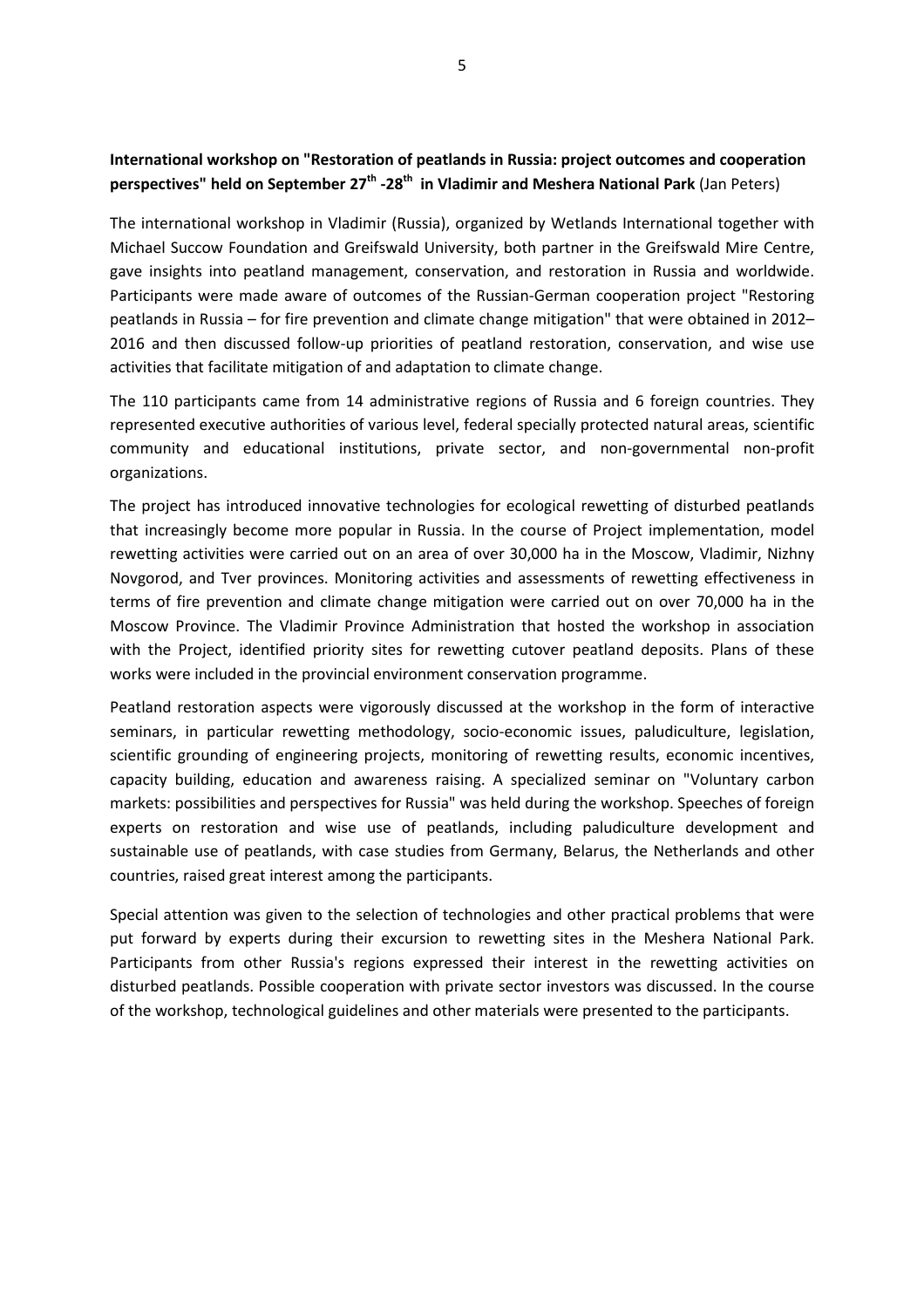

Figure: Anna Vozbrannaya from National Park administration explaining peatland ecosystems in Mesherea National Park, Vladimir Voblast (Jan Peters)

Field congress on wet crop cultivation (30<sup>th</sup> of September 2016 at the Veenweiden Innovatiecentrum (VIC), Zegveld, The Netherlands (Jereon Geurts)

The first field congress on wet crop cultivation in the peat meadow area was held on the  $30<sup>th</sup>$  of September 2016 at the Veenweiden Innovatiecentrum (VIC), Zegveld, The Netherlands. It was organized by the VIC, STOWA (Applied Research on Water Management), Radboud University, the province of Utrecht and the Louis Bolk Institute. Aim of this day was to share knowledge and to show and discuss the cultivation of wet crops in relation to soil subsidence, ecosystem services, sustainability, possible applications and economic profitability. The focus was on cattail, cranberry, peat moss, and Azolla. These are all wet crops with enough perspectives to take sustainable agriculture to a next level, to create a solution for the high  $CO<sub>2</sub>$  emissions and soil subsidence rates, and to improve water quality and biodiversity. The more than 100 participants had different backgrounds: provinces, water authorities, municipalities, nature protection organizations, farmers, consultancies, research institutes). Please find the report on the project dropbox (\Documents\Dropbox\CINDERELLA-Partners\reports of partners).

Professor Leon Lamers (Radboud University) gave a scientific introduction about wet crop cultivation, paludiculture and ecosystem services in peat meadow areas. He stressed the importance of rewetting and paludiculture for the production of clean water, food and biomass, but also for providing supporting, regulating and cultural ecosystem services. This means for example biodiversity, climate regulation, and education. Nature and production are not counteracting, but they are just on opposite sides of a gradual scale between 100% nature and 100% production. Wet crop cultivation should be somewhere on this gradual scale. Profitability calculations of wet crops should be partly based on market incomes and partly on ecosystem services.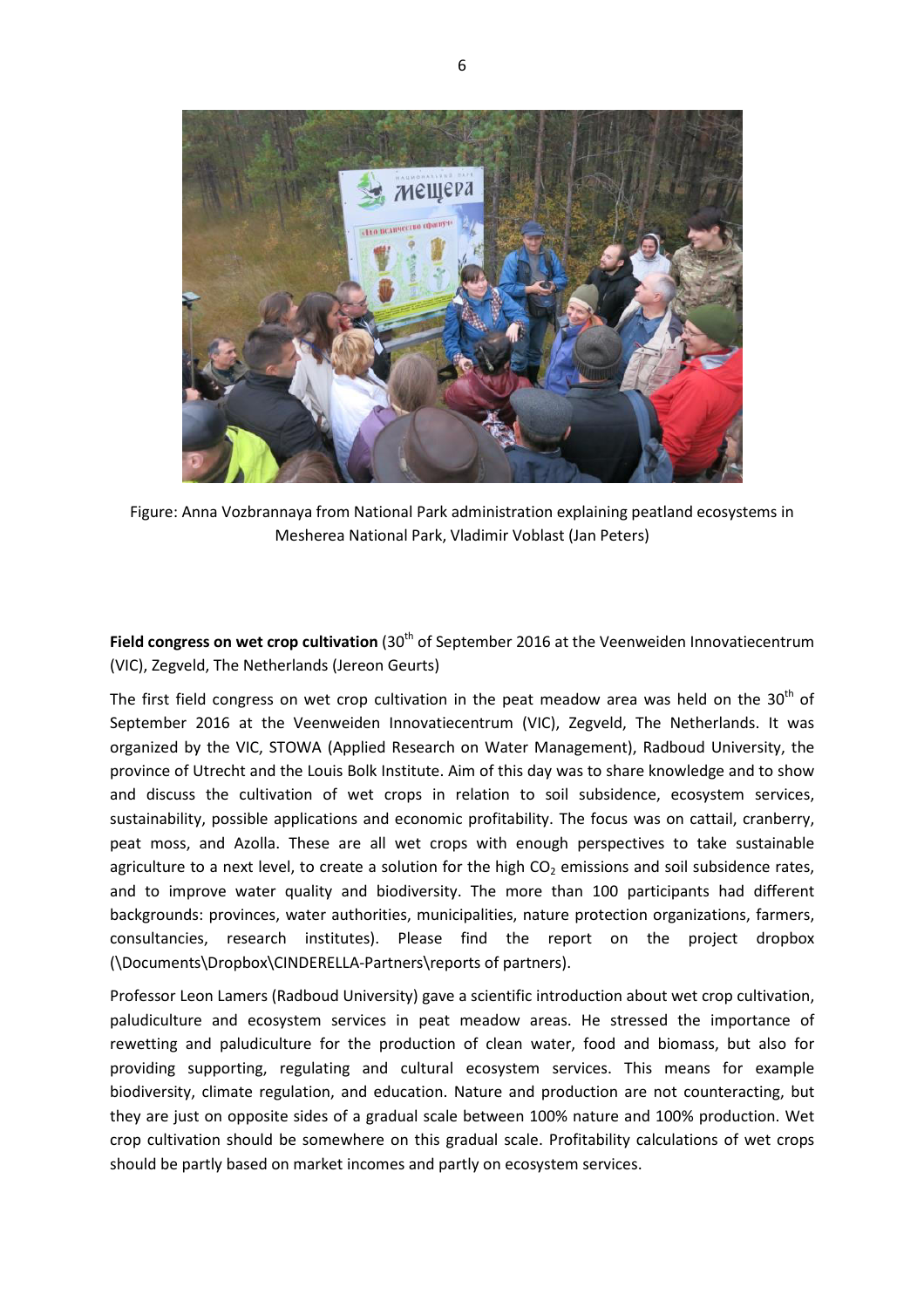In the afternoon people could visit stands and experimental fields with all 4 wet crop species. Besides that there was the option to visit an experimental field with wild rice, Miscanthus and willow. The presentations also focused on possible applications, economic profitability, and ecosystem services.

Cranberry (*Vaccinium*) can be used for human consumption. The most important costs are maintenance costs for weed management. Different forms of weed management were demonstrated (mechanical, biological, chemical). The market for cranberries is quite small. The cultivation contributes to a lesser extent to ecosystem services.

Cattail (*Typha*) can be used for making construction material and isolation, fodder, energy production, and even for human consumption. Ecosystem services will have important benefits from cattail cultivation, especially water storage, water purification, lower  $CO<sub>2</sub>$  emissions and land subsidence.

Water fern (*Azolla*) grows very fast and can be used for protein-rich fodder, and even for human consumption in the future. Azolla can take up a lot of phosphorus from the surface water and a lot of nutrients can be removed by harvesting. Water storage is another important ecosystem service.

Peat moss (*Sphagnum*) can be used for decoration material and sustainable potting soil. Sphagnum cultivation will stop peat subsidence and lower or stop  $CO<sub>2</sub>$  emissions.

In the final discussion between stakeholders, the delegate of the farmer organization stressed that it is logical that agriculture and nature have to work together to conserve the peat meadow area. The delegate of the water authority indicated that the water level should not always follow the function. Because of climate change, we have to think the other way around more often. The delegate of the policy makers mentioned that the peat meadow area is an important economic area that has to be conserved. They all agreed to develop a joint agenda and knowledge program to introduce wet crops in the peat meadow area, focusing on substantive questions, solutions for practical constraints, and profitability calculations. The second field congress on this topic will be held in September 2017.

#### **Upcoming conference**

#### **Greifswald - Preparation of the 2nd reed conference (rrr2017)**

Some of you will remember our rrr conference which was rather successfully held in Greifswald, February 2013 (http://www.paludiculture.uni-greifswald.de/en/projekte/rrr2013/index.php). Although the budget for this had been cancelled within the CINDERELLA project by the German funding agency, we are planning to organize the follow up conference in late summer 2017 (26<sup>th</sup> to 28<sup>th</sup>). The first announcement to this second international conference (www.rrr2017.com) on reed as a renewable resource in Greifswald now is on the way. Please save the date! More information will be provided. Before the international conference, a national workshop will take place which highlights the restoration and paludiculture activities in the `peatland rich`federal states of Germany  $(25<sup>th</sup>$  of September, in German). Subsequently there will be field excursions ( $26<sup>th</sup>$ ). The internatzional conference will be completed by a sphagnum workshop (28<sup>th</sup> afternoon) including a field excursion to Lower Saxony the next day ( $29<sup>th</sup>$  of September).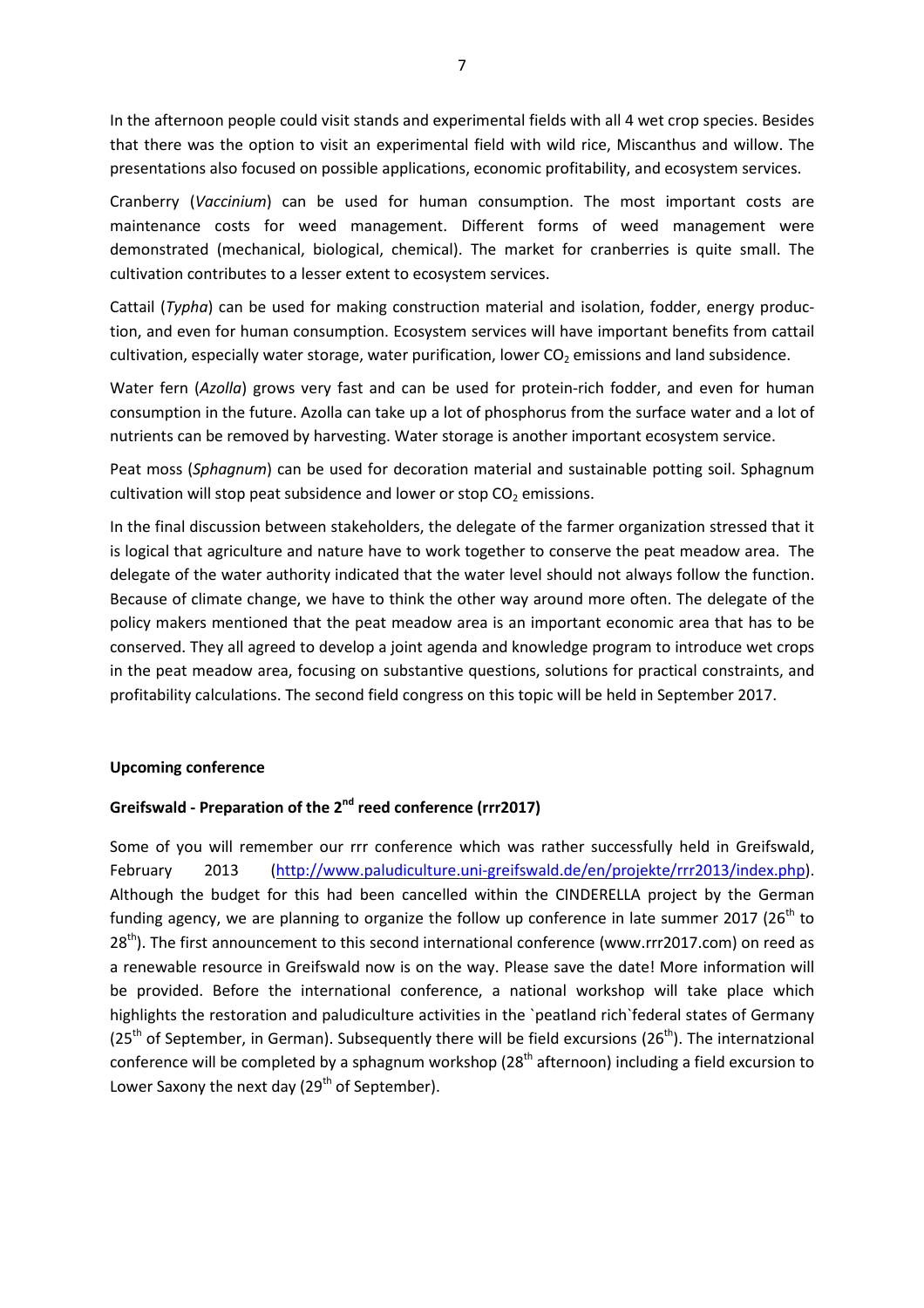#### **News from CINDERELLA Project partners**

#### **Activities in Halmstad** (Stefan Weisner)

A student (Ross Barker) has been working for the Halmstad team during the first part of this year. He focused on hydrological aspects of the rewetting potential of drained peat soils in southwest Sweden and produced a report. You can find the "study of potential sites for a new nitrogen removing CINDERELLA wetland in the Halmstad area of Sweden" on the dropbox: \Dropbox\CINDERELLA-Partners\reports of partners\RB report.pdf

The interviews of landowners having substantial areas with agriculture on drained peat soils have been finished and the data will be analysed when Anna Hansson is back from maternal leave.

Three wetlands on the experimental wetland area (EWA) dominated by *Phragmites* have now been harvested in June and September in 2015 as well as in 2016. Three additional *Phragmites*-dominated wetlands are harvested in autumn/winter only. Biomass and biogas yield will be compared between these two treatments. Further comparison will be done for the assessment of nitrogen removal from the water flowing through these wetlands.

#### **Activities in Nijmegen** (Jeroen Geurts)

On the  $7<sup>th</sup>$  of October, an expert meeting on peat bog restoration and ecosystem services was held in Heusden (The Netherlands). The meeting was organized by the province of Noord-Brabant and the Bargerveen foundation. The 65 participants came from different organizations (nature protection agencies, water authorities, provinces, farmer organizations, research institutes, residents).

Prof Hans Joosten (Greifswald University) talked about the current status of peat bogs on a global scale in relation to climate warming, drainage and peat fires. In that respect, local restoration projects in the Peel are rather small, but nevertheless very important.

Dr. Gert-Jan van Duinen (Bargerveen foundation) talked about the ecosystem services of peat bogs. Active peat bogs sequester  $CO<sub>2</sub>$  and their wet buffer zones offer chances for paludiculture. But peat bog areas also provide ecosystem services, such as water storage, water purification and recreation.

Dr. Christian Fritz (Radboud University) talked about the bio-economics of paludiculture. He showed the possible applications and profitability calculations of peat moss, cattail and reed cultivation. He stressed that it is crucial to provide a good business case.

In the afternoon there were two excursions. In the Deurnsche Peel a future paludiculture pilot site of 5.5 ha was visited and explanation was given by park ranger Martin Carree. There was a demonstration of a wetland track harvesting the vegetation. Harvesting techniques were explained and potential biomass and nutrient removal figures were given. In the Groote Peel park ranger Sjaak Smits and manager Jeroen van Leijsen were telling about the rewetting measures within the peat bog restoration project LIFE+ Groote Peel.

During the discussion it was stressed that paludiculture is just a means to an end. This means that it can be a (temporary) solution to remove nutrients and finally make a site more suitable for nature development. The question also arose if areas with paludiculture should have the destination "agriculture" or "nature". This is an important dilemma with respect to the legal aspects of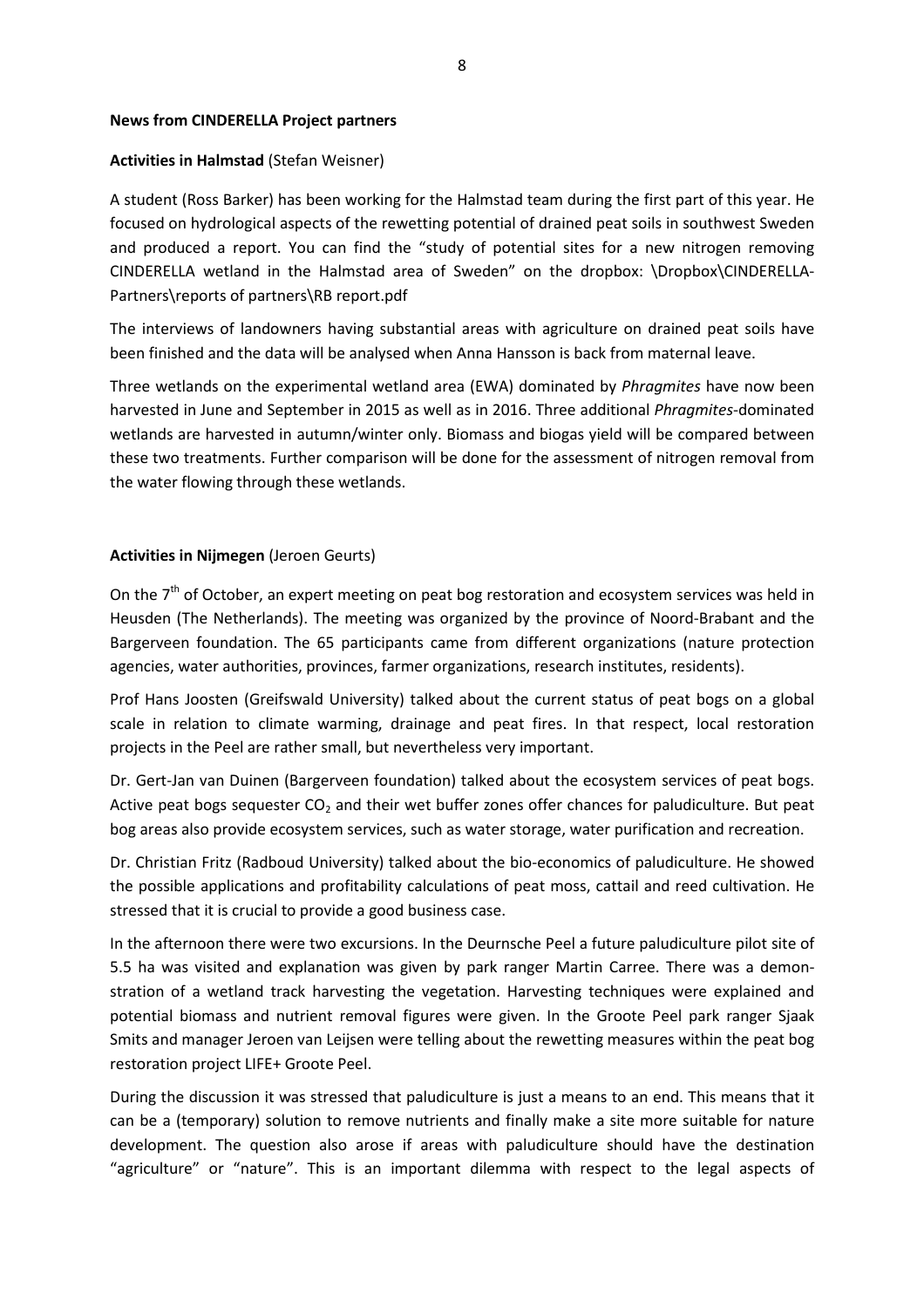paludiculture. The conclusion of the expert meeting was that there are possibilities to restore peat bog areas when problems will be tackled on a system scale, including buffer zones.

#### **Activities in Greifswald**

In her master-thesis, Nora Köhn is dealing with the development of *Typha latifolia* and *Typha angustifolia*, at different nutrient supply conditions. Nitrogen gradients and different relationships between Nitrogen and Potassium are investigated.

About 300 cups have been planted with three plants each. Since 26<sup>th</sup> of September for 60 days, 2 times a week regular fertilising with nutrient solutions will take place. Depending on the development of plants, harvesting for laboratory analyses will be realised.



Figure: Setup of glasshouse tests with *Typha* seedling (Nora Köhn)



Figure: example for different development of *Typha* seedling from lab tests (Nora Köhn)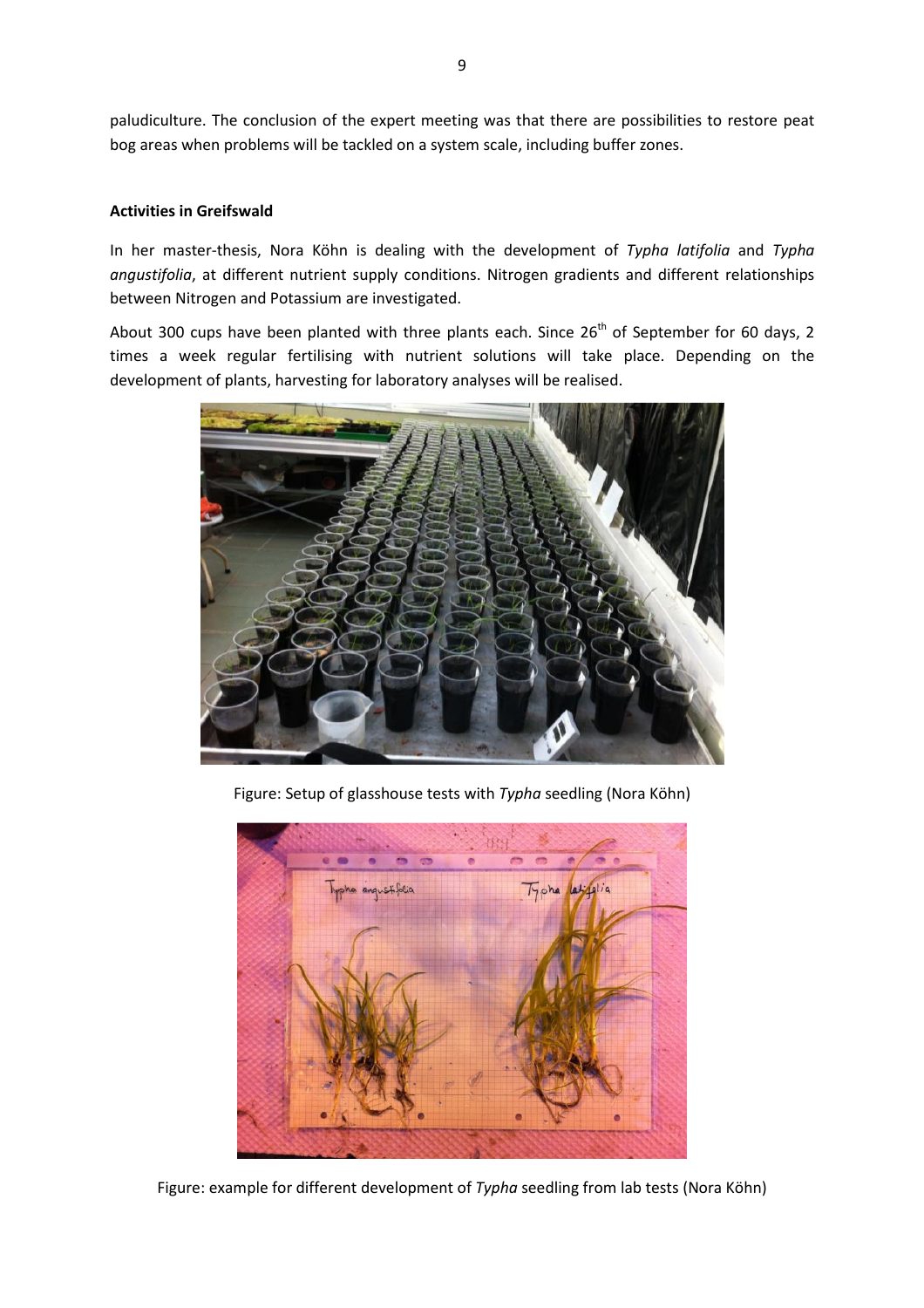In September data on biomass productivity were taken in the CINDERELLA core field sites near Greifswald. In four treatments biomass plots have been harvested. The study will compare productivity and above-ground nutrients of *Typha latifolia* at three different harvest dates (September, July and February).



Figures: The investigation site Aalbude. Comparison of the situation after the dry summer with invasion of grasses (f.e. *Phalaris arundinacea*) on previously open inundated areas. The Aalbude investigation site in July (left) and September (right; Claudia Oehmke)

#### **Nitrogen retention**

The literature research study performed by Felix Reichelt concerning nitrogen retention is still ongoing. The most important question is, which factors are influencing N-retention and if any proxies are existing. He found a quite promising systematic review with appropriate data table, which is a good base for expanding. The figures below give a first overview of data structure and relationships between total N removal and hydraulic loading rates (HLR, Fig. 1, n = 146) or hydraulic retention time (HRT, Fig. 2,  $n = 5$ ). The different number of observations (n) is due to gaps existing for particular variables in the dataset, which will (hopefully) be filled by further literature study. Unfortunately only rare N-retention measurements from (natural) peatlands or organic soils could be found at the moment, because most of research data available is about constructed wetlands. For more information please contact karl.felix.reichelt@posteo.de



Figure 1: Relationship between total nitrogen (TN) removal and hydraulic loading rates (HLR) (n=146)